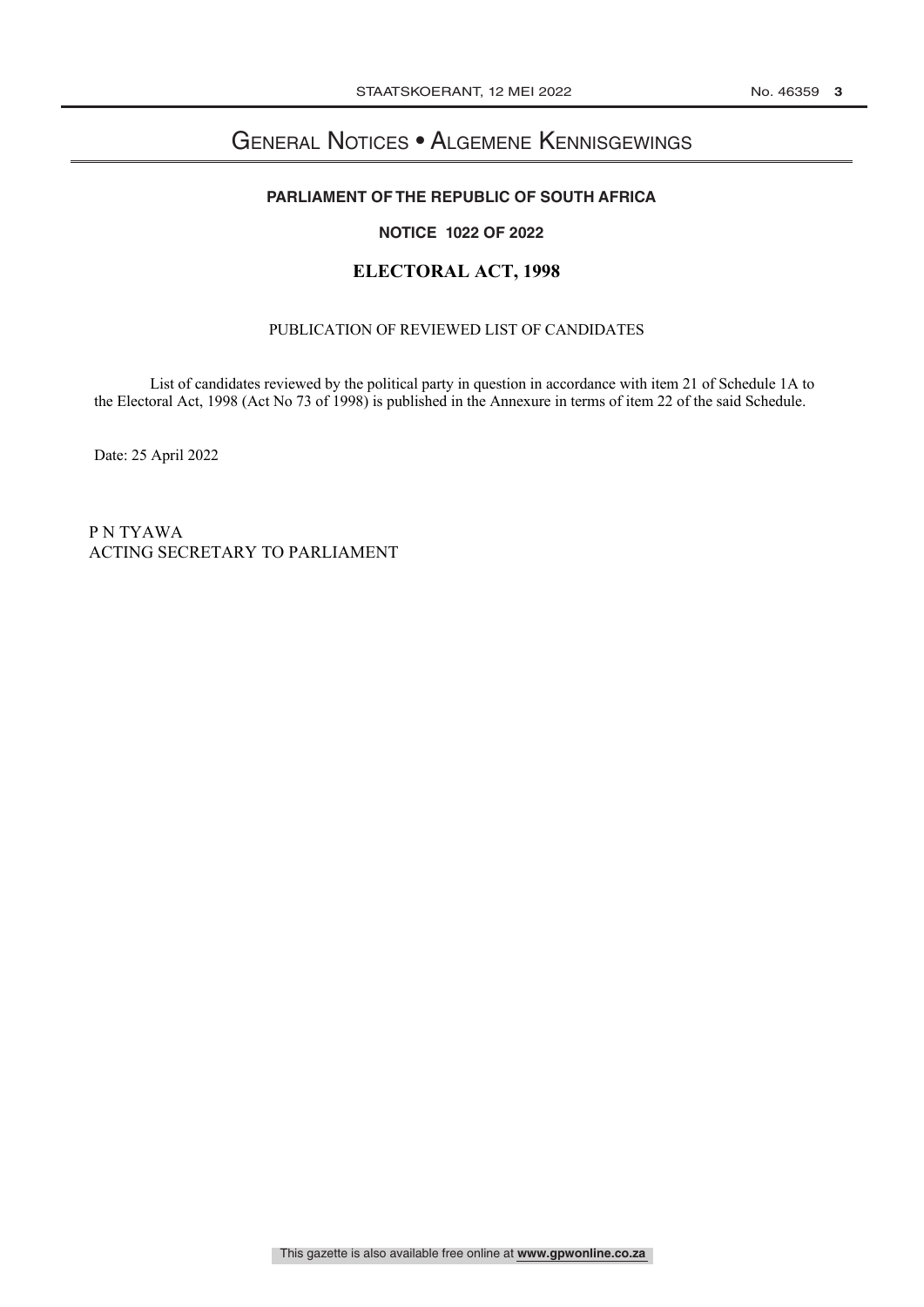## **PARLEMENT VAN DIE REPUBLIEK VAN SUID-AFRIKA**

## **KENNISGEWING 1022 VAN 2022 KENNISGEWING ? VAN 2022**

#### **KIESWET, 1998**

#### PUBLIKASIE VAN HERSIENE LYS VAN KANDIDATE

Lys van kandidate wat deur die betrokke politieke party ooreenkomstig item 21 van Bylae 1A by die Kieswet, 1998 (Wet No 73 van 1998) hersien is, word ingevolge item 22 van genoemde Bylae in die Aanhangsel gepubliseer.

Datum: 25 April 2022

P N TYAWA WAARNEMENDE SEKRETARIS VAN DIE PARLEMENT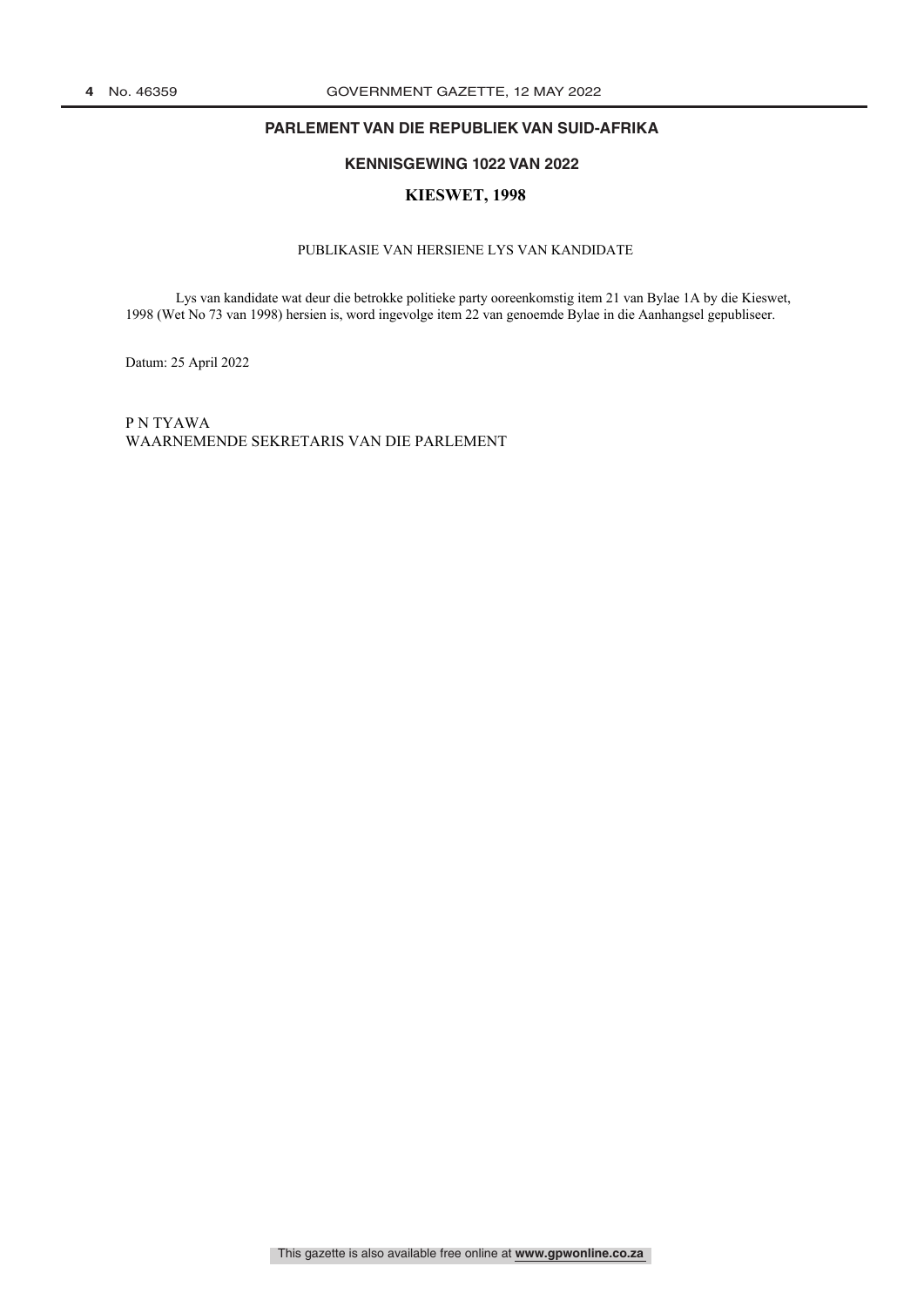### **ANNEXURE / AANHANGSEL**

**Party Democratic Alliance**

List type National

**Effective date** 25 April 2022

| 1.                | Fry         | Christopher Mario           | 7804155191081 |
|-------------------|-------------|-----------------------------|---------------|
| $\overline{2}$ .  | Essack      | Farhat                      | 5905125016084 |
| 3.                | Du Plessis  | Nicola Susanna              | 8309120148082 |
| $\overline{4}$ .  | Mnikati     | Sandile                     | 9502226145080 |
| 5.                | Kruger      | Leander                     | 9011225028081 |
| 6.                | Plato       | Daniel                      | 6010055234085 |
| 7.                | Le Goff     | <b>Traverse Anatole</b>     | 8308055049083 |
| $\overline{8}$ .  | Robinson    | Ruhan                       | 9002215135085 |
| 9.                | Pittaway    | Mariette                    | 6109140053086 |
| 10.               | Helm        | Maria Aletta                | 5810180128081 |
| 11.               | Kaars       | Michael                     | 7605205277089 |
| 12.               | Steenkamp   | Johanna                     | 8702130059085 |
| 13.               | Jordaan     | Ciska                       | 9110220118085 |
| 14.               | Ross        | David Christie              | 4911115161089 |
| 15.               | Botha       | Andro <sup>o</sup> Hendrina | 7808080049082 |
| 16.               | Badenhorst  | Frederik Jacobus            | 7003165179083 |
| 17.               | Graham      | Nicole Lee                  | 8909080019080 |
| 18.               | Purdon      | Ross Kriel                  | 6205115207085 |
| 19.               | Alexander   | Wendy Robyn                 | 7906250024081 |
| 20.               | Mocke       | Bianca                      | 9110050010089 |
| 21.               | Vorster     | Philip Johan                | 5207175093083 |
| 22.               | Prinsloo    | Jean-Pierre                 | 9001265100080 |
| 23.               | Golding     | <b>Brandon Carwyn</b>       | 7209215090085 |
| $\overline{24}$ . | Engelbrecht | Angeline Maurine            | 6707230107082 |
| 25.               | Moore       | <b>Stephen James</b>        | 8309185001085 |
| 26.               | Mokhathi    | Topollo                     | 9302235181089 |
| 27.               | Nair        | Marlaine                    | 7412220158083 |
| 28.               | Wax         | Kevin Patrick               | 5909065128081 |
| 29.               | Figg        | Malcolm John                | 5803055033080 |
| 30.               | Mothibi     | Modisaotsile Lesley         | 8309045505085 |
| 31.               | Khumalo     | Ntombi Valencia             | 8403100816089 |
| 32.               | Kobeni      | Chumani                     | 7712165621080 |
| 33.               | Patrick     | Atkinson                    | 6109255115084 |
| 34.               | Murray      | Cayla Ann Tomšs             | 9407190239085 |
| $\overline{35}$ . | Wakelin     | Kingsley Hope               | 6812275127084 |
| 36.               | Millar      | Craig Robert Winston        | 7109225188087 |
| 37.               | Kruger      | Leander                     | 9011225028081 |
| 38.               | Maxiti      | Phindile                    | 7501035915081 |
| 39.               | Steyn       | Arron Cecil                 | 5504045070089 |
| 40.               | Baptie      | <b>Edwin Victor</b>         | 5701155045089 |
| 41.               | Peters      | Frederich Wilhelm           | 4605295067088 |
| 42.               | Christie    | Katherine Alexandra         | 6808120159082 |
| 43.               | Mazibuko    | Lyrics                      | 9110296157082 |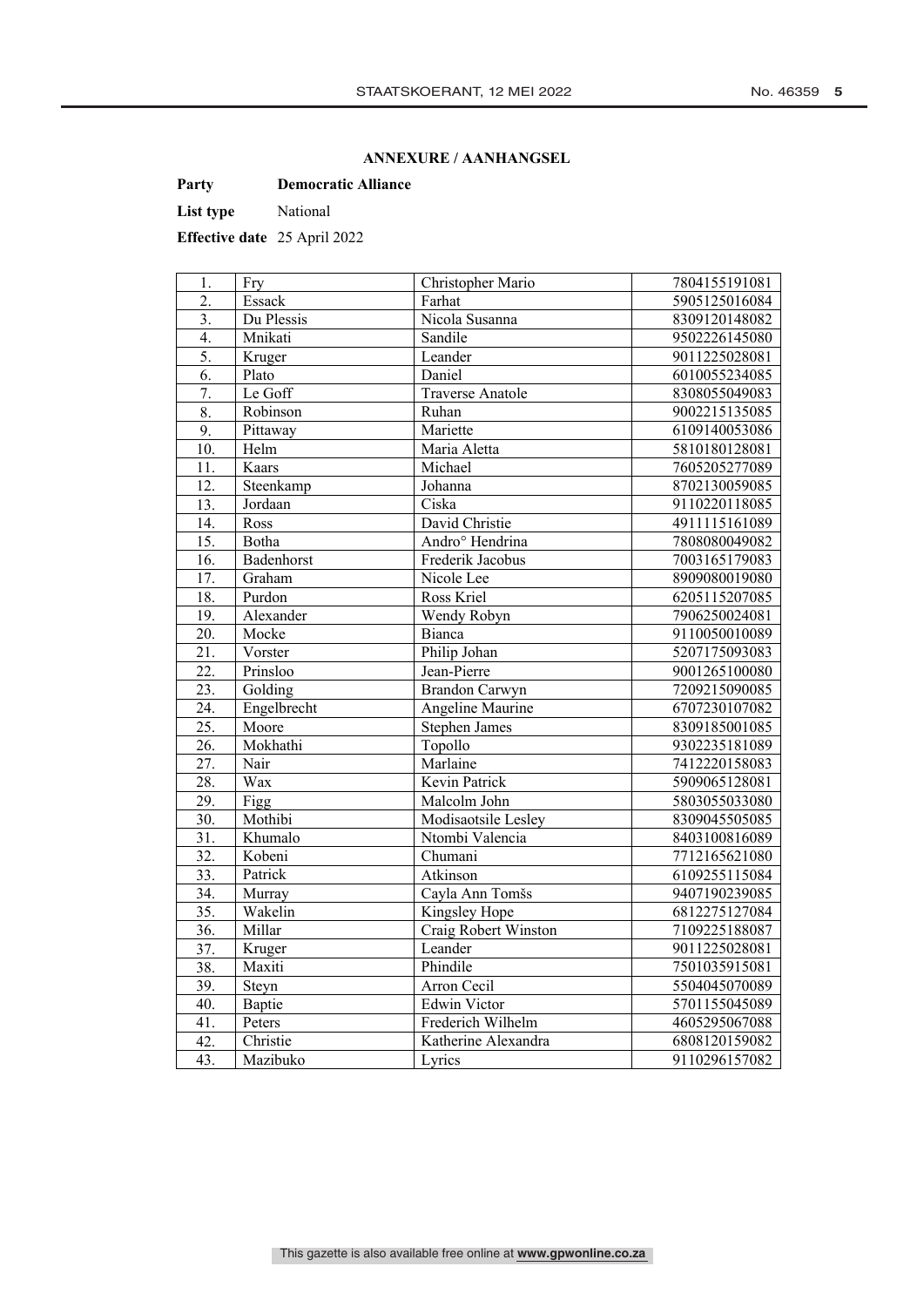| 44.               | Helfrich       | Peter George         | 8510115252082 |
|-------------------|----------------|----------------------|---------------|
| 45.               | Beetge         | André                | 6705185014089 |
| 46.               | Wessels        | Mario André          | 7605185193082 |
| 47.               | Engelbrecht    | Janho                | 7211255300085 |
| 48.               | Abell          | Catharina Susanna    | 7104170017084 |
| 49                | Singh          | <b>Bradley</b>       | 8004205205085 |
| .50.              | Ryder          | Dennis Richard       | 7012125144087 |
| 51.               | Van der Merwe  | <b>Brendan</b>       | 7212115087086 |
| $\overline{52}$ . | Horn           | Werner               | 7005125052086 |
| 53.               | Peach          | Wildri Dennis        | 8211205044089 |
| 54.               | Booysen        | Sandile Sydney       | 8408295505082 |
| 55.               | Schmidt        | Hendrik Cornelus     | 6310315105087 |
| 56.               | Ngema          | Sithembiso           | 7806055859089 |
| $\overline{57}$ . | Landu          | Linda                | 8511120390081 |
| 58.               | Badal          | Kishore              | 5912085070085 |
| 59.               | Hugo           | Rainey Thamie        | 7907235417085 |
| 60.               | Finn           | Caleb Edward         | 9012155169085 |
| 61.               | Louw           | Nicolaas Salmon      | 7904095037087 |
| 62.               | Campbell       | Tania Lynette        | 6709110161080 |
| 63.               | Nkosi          | Sibusiso Raymond     | 8310106908085 |
| 64.               | Ah-Sing        | Fabian Kevin         | 8404155082080 |
| 65.               | Sun            | Yao-Heng Michael     | 7308225394089 |
| 66.               | Stander        | Terri                | 8305270364081 |
| 67.               | Michalakis     | George               | 8801065043088 |
| 68.               | Pillay         | Natashya Kristanna   | 8704130135089 |
| 69.               | Niemand        | Gerhard Jacobus      | 6805205170083 |
| 70.               | Khubisa        | Xolani Fikani        | 8912265718088 |
| 71.               | <b>Beswick</b> | Imelda Joan          | 6503010025085 |
| 72.               | Sifumba        | Nonhlanhla           | 7604070469087 |
| 73.               | Seitlholo      | Isaac Sello          | 8909095460089 |
| 74.               | Rautenbach     | Pieter Adriaan       | 5110235061084 |
| 75.               | Gouws          | Renaldo              | 8305025273082 |
| 76.               | Nkomo          | Bongani              | 8803235399085 |
| 77.               | Matanzima      | Vuyokazi             | 7104080019089 |
| 78.               | Mshengu        | Selby Nhlanhla Lucky | 8202115695086 |
| 79.               | Maas           | Shane                | 8305185237083 |
| 80.               | Adams          | Arlene               | 6411300234088 |
| $\overline{81}$ . | Motshidi       | Tsholofelo Katlego   | 8106200517081 |
| 82.               | Gqada          | Tandeka              | 7507080791087 |
| 83.               | Singh          | Shara                | 6406270123089 |
| 84.               | Louw           | Martin Anton         | 6111125052083 |
| 85.               | Figlan         | Archibold Mzuvukile  | 5807225368086 |
| 86.               | Beynon         | Samantha             | 9004100178089 |
| 87.               | Bara           | Mbulelo Richmond     | 6701205849083 |
| 88.               | Dasa           | Thulani              | 8308205304081 |
| 89.               | Nxangani       | Nhuyani Edward       | 6907135523082 |
| 90.               | Tshibvumo      | Geoffrey             | 7109015746086 |
| 91.               | Mahangu        | Ncumisa Gloria       | 6806180745089 |
| 92.               | Mabika         | Annacletah Veronicah | 8406130371082 |
| 93.               | Taliep         | Sumaya               | 6401240196083 |